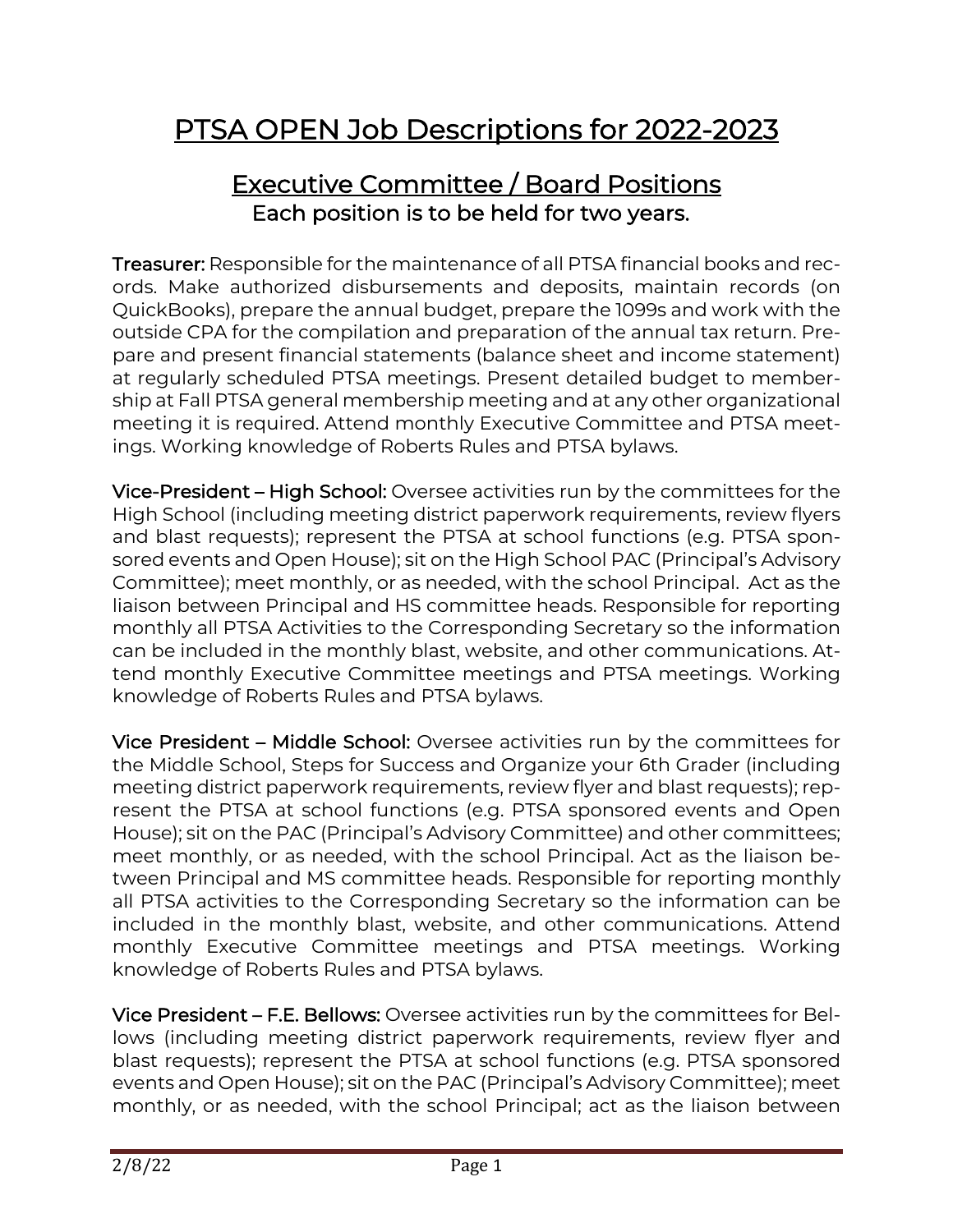Principal and Bellows' committee heads. Responsible for reporting monthly all PTSA Activities to the Corresponding Secretary so the information can be included in the monthly blast, website, and other communications. Attend monthly Executive Committee meetings and PTSA meetings. Working knowledge of Roberts Rules and PTSA bylaws.

Vice President – Fundraising: Serve as a supervisor and liaison to the following standing committees: Fall Ribbon Fundraiser, Social Committee, Merchandise, Fun Run, School Photos, Book Fairs, BoxTops, Amazon Smile and Spring Fair. Assist Executive Committee in developing fundraising philosophies, strategies, and communications to the general membership. Research new vendors as well as new fundraising possibilities as needed. Responsible for reporting monthly all fundraising PTSA activities to the Corresponding Secretary so the information can be included in the monthly blast, website, and other communications. Arrange contracts and obtain proper insurance documentation from vendors. Attend monthly EC meetings and PTSA meetings. Working knowledge of Roberts Rules and PTSA bylaws.

## Committee Head Positions

#### Each position is to be held for two years unless otherwise noted.

#### District Wide Positions

Advocacy: Work towards keeping the membership informed of and involved in educational issues and NYS PTA and National PTA legislative goals. Coordinate advocacy efforts with district by working with BOE advocacy representative and PTSA President. Provide progress reports to membership through updates at meetings, e-blast, postings on website, social media, etc. Assist with additional advocacy efforts as needed, such as hosting informative meetings with elected officials. Reports to the President.

Because We Care/Heard in Rye: Responsible for chairing the parent support network designed primarily for parents of MS/HS students. Arrange for speakers to address the MS/HS parents and/or students on relevant topics. Also responsible for working with the Heard in Rye speaker series which includes attending monthly meetings to help coordinate speakers and distributing information regarding the Heard in Rye Speaker Series to our district parents (draft email blasts, website description – get approval on all). Provide detailed calendar to the VP of Special Projects at the beginning of the school year. Reports to the VP of Special Projects.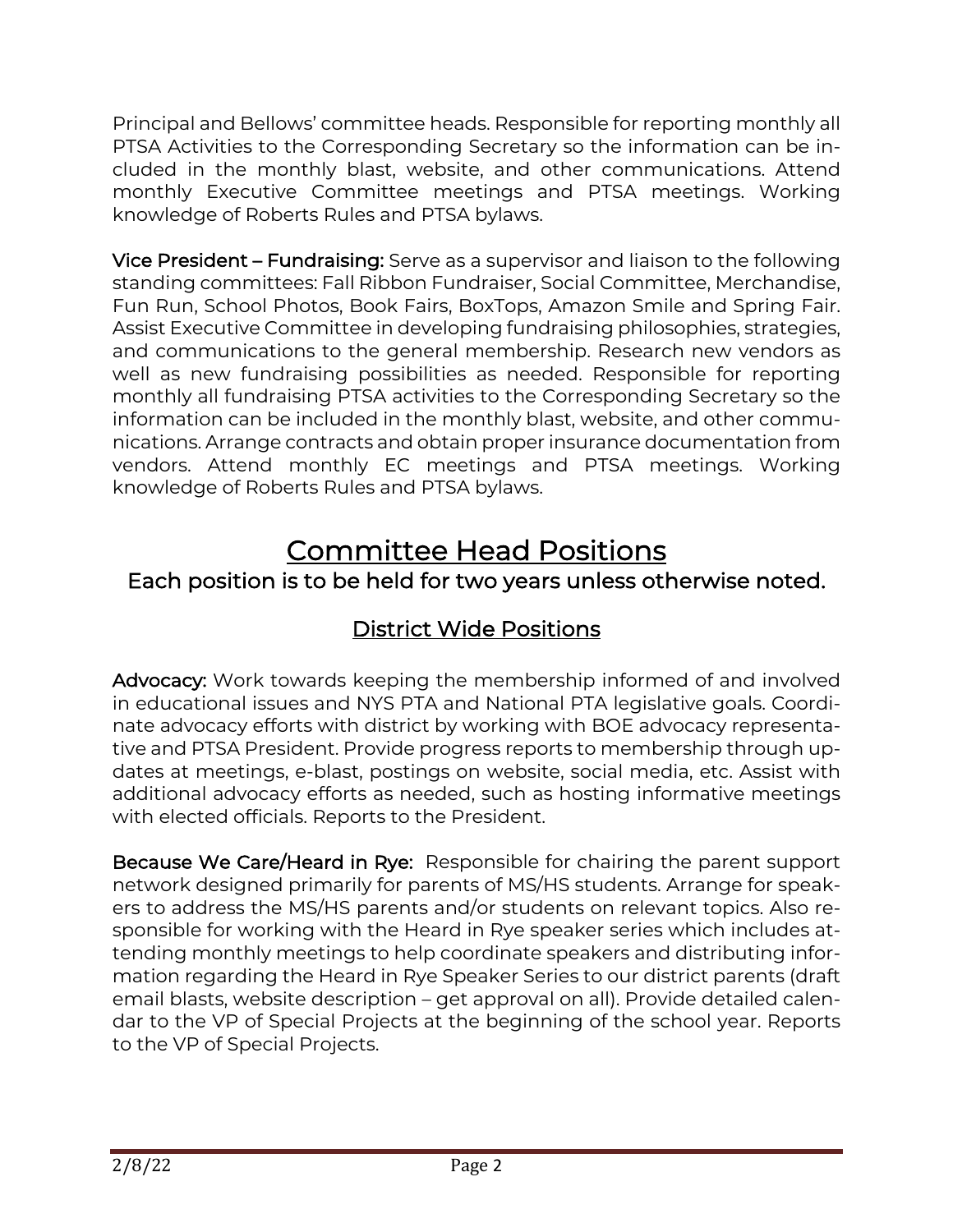Membership: Conduct and coordinate annual PTSA membership drives. Start organizing over the summer, recruit volunteers. Sign up new members during the first days of school, at Principal Conversations, Open Houses, and at PTSA sponsored events. Communicate with all building VP's. Maintain online membership sign-up. Collect and input paper membership forms into MemberHub. Work in conjunction with the Student Directory chairperson. Get approval for flyers/posters and email blasts. This is a two-chair position – two positions open. Reports to the VP of Special Projects.

Merchandise: In charge of working with our external merchandise providers to decide on the styles and types of merchandise offered. Also responsible for placing vendor orders, advertising merchandise sales, organizing and maintaining inventory and submitting invoices to Treasurer. For events where merchandise is sold in person, these chairs are responsible for manning that table and/or finding volunteers to staff it. This is a two-chair position - two positions open. Reports to the VP of Fundraising.

Newcomers / Welcoming: Help families who are new to Rye Neck become part of our school community. Answer new families' questions or concerns and provide guidance when necessary. Schedule social events and get-togethers so new families can meet one another. The goal is to provide a smooth transition for new families. Reports to VP of Special Projects.

Ribbons for Rye Neck Fundraiser: Planning for this must begin in August and continues through completion of the fundraiser in early Fall. Develop email blasts, flyers and banners. Get approval from Principals and Village Manager to hang banners. Send out donation letters to solicit from local businesses. Prepare and maintain spreadsheets as donations are collected. Order and organize ribbons for delivery. Organize and schedule volunteers for day of event. This is a two-chair position - two positions open. Reports to VP of Fundraising.

Rye Neck International Committee: The RNIC seeks to highlight the international nature of the Rye Neck school community and help international parents at Rye Neck to integrate into the larger parent community and to be active participants in their children's education. The committee meets monthly. RNIC has many activities throughout the year such as a potluck dinner, book club, walking club, cooking club and participates in the Spring Fair. Reports to the VP of Special Projects.

Social Committee: Organize social event fundraisers for parents throughout the school year. Solicit and coordinate 'Sign-Up Parties' and online auctions at various social events. Draft and get approval on all email blasts and flyers. This is a two-chair position - two positions open. Reports to the VP of Fundraising.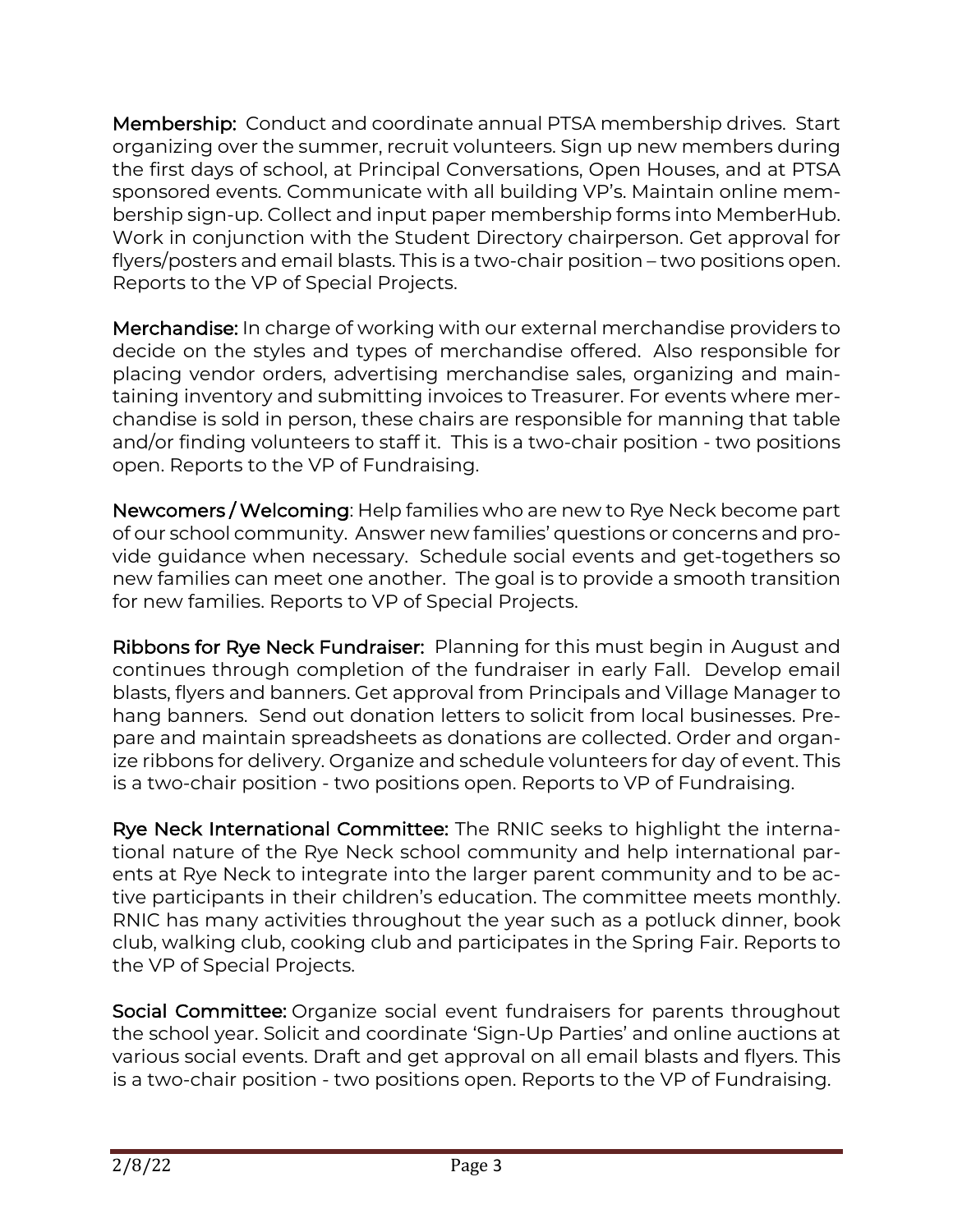Social Media: Post and share content from the PTSA and coordinate responses to comments on the PTSA's social media accounts. Update website content/structure as needed to publicize upcoming events/programs. Reports to President and Corresponding Secretary.

Spring Fair: Coordinate the annual district-wide event and fundraiser. Create the theme, organize the event, recruit, and oversee the other volunteers and committee heads. Volunteers are needed to help organize, staff booths, sell refreshments, set up, and/or clean up. Responsible for all contracts and insurance. Get approval on all flyers/posters and email blasts. This is a two-chair position - two positions open. Reports to the VP of Fundraising.

Sprint to School: Plan and organize Fun Run as both a community building and fundraising event. Responsible for obtaining permits from the Village, recruiting volunteers, planning the route and event after the run, registration and waiver documents, t-shirts and all paperwork and insurance required for the event. Reports to the VP of Fundraising.

Student Directory: Arrange for information collection, organization, creation, and distribution of the Student Directory both online and hard copy. The majority of this job is done in July through November. Prepare hard copy of student directory for printing. Work with the Membership Committee Head to determine number of hard copies required. President will obtain data from district. Get approval on all flyers/email blasts. Advanced knowledge of Excel and Word needed or comparable applications. Reports to the President.

## Daniel Warren Positions

Book Fair – Daniel Warren: Coordinate the Fall and Spring Book Fairs. Work with the VP of Fundraising and the book supplier regarding book selection and delivery of the books, publicize the Fair (get approval on flyers/posters), oversee the volunteers needed to sell the books and set-up/breakdown the Fair. Draft and get approval on email blasts. This is a two-chair position – 1 position open. Reports to the VP of Fundraising.

Class Parent Coordinator for Daniel Warren and Bellows: Distribute and gather materials at the beginning of the school year asking for class parent volunteers. Work with building VPs and Principals on Class Parent assignments, inform all volunteers of their status as class parents in late September, create master list of class parents, communicate to Head Class Parents throughout year as the need arises. Support and coordinate efforts with Fifth Grade Affairs for the fifthgrade class parents. Get approval on all letters, flyers and email blasts. Reports to the VP of Daniel Warren and the VP of Bellows.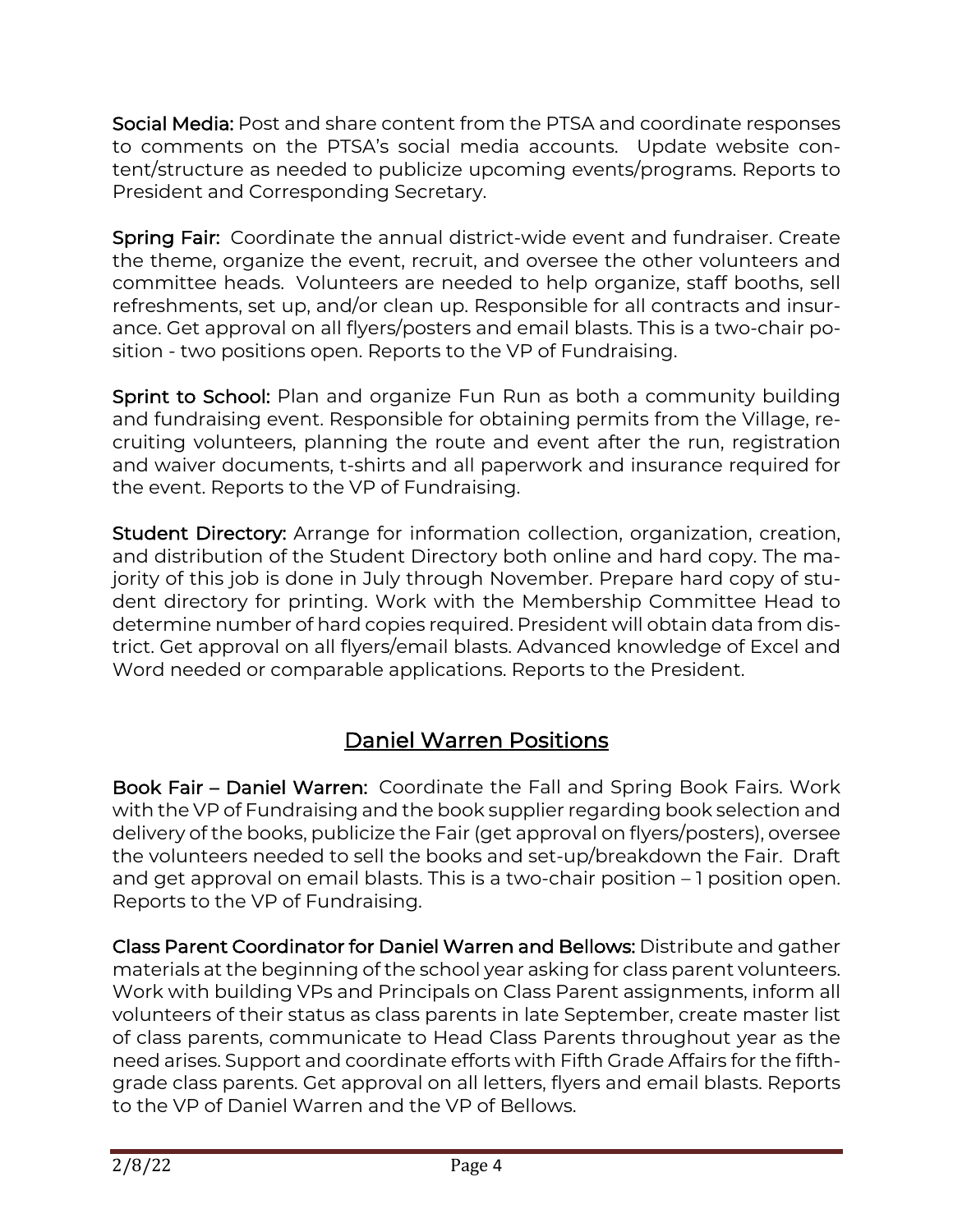Environment / Recycling – Daniel Warren: Confirm that all rooms have required recycling bins and present recycling information to students. Coordinate We Future Cycle efforts in the school. Coordinate Earth Day activities in April. Coordinate No Idling Day campaign and walk to school week(s). Work with other school Environment/Recycling chairs in the district to coordinate environmental awareness initiatives. Get approval for flyers, posters, and email blasts. Reports to the VP of Daniel Warren.

Garden Club – Daniel Warren: The Garden Club Committee Chair is responsible for recruiting, coordinating, and providing guidance to Garden Club volunteers. Two days a week during lunchtime/recess for three months in the fall and three months in the spring, these volunteers maintain the garden and run activities for students. Also, must organize the "Put the Garden to Bed" and "Wake-Up the Garden" events. Coordinate volunteers over the summer to help with garden maintenance. Efforts are coordinated with DW assigned staff. Get approval for flyers, posters, and email blasts. Reports to the VP of Daniel Warren.

Health & Wellness – Daniel Warren: Promote healthy lifestyle and eating habits and raise awareness of personal wellness and fitness choices through a partnership with teachers, parents, administrators, and health professionals in our community. Coordinate with district health and wellness coordinator and representatives at FEB, MS, and HS to work on district wide health and wellness initiatives. Organize three, one-hour after school playground playdates at Daniel Warren - kindergarten in late August before school starts, Halloween costume exchange in fall and sports equipment exchange in the spring. Get approval on all flyers, posters, and email blasts. Reports to the VP of Daniel Warren.

#### **F. E. Bellows Positions**

Book Fair – Bellows: Coordinate the Fall and Spring Book Fairs. Work with the VP of Fundraising and the book supplier regarding book selection and delivery of the books, publicize the Fair (get approval on flyers/posters), oversee the volunteers needed to sell the books and set-up/breakdown the Fair. Draft and get approval on email blasts. This is a two-chair position – 1 position open. Reports to the VP of Fundraising.

Class Parents – Fifth Grade Affairs: Design and handle all aspects of the production of the 5th Grade Yearbook. Assist teaching staff in coordinating special activities and celebrations, as needed. The 5<sup>th</sup> Grade Affairs team oversees 5<sup>th</sup>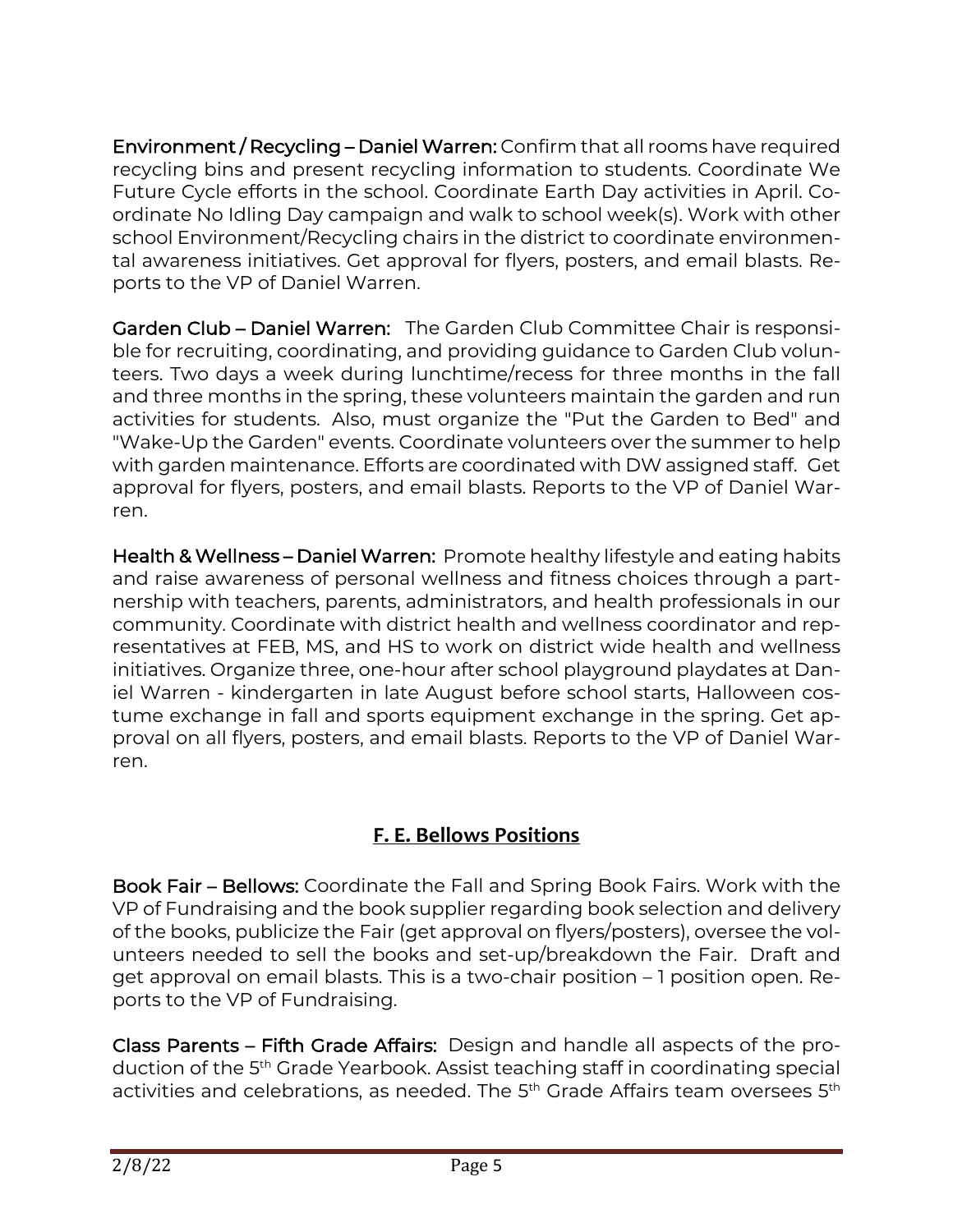grade Head Class Parent activities. Get approval on all letters, flyers, and email blasts. Fundraisers need to be approved by the Principal and President. Reports to the VP of Bellows. This is a 1 year, two chair position – 2 positions open.

Class Photos – Bellows: Prepare and get approval on email blasts and flyers with information on photo day and online ordering process. Coordinate volunteers to help with photographers on Photo Day and re-take day. Reports to the VP of Fundraising.

Environment / Recycling – Bellows: Confirm that all rooms have required recycling bins and present recycling information to students. Coordinate We Future Cycle efforts in the school. Coordinate Earth Day activities in April. Coordinate No Idling Day campaign and walk to school week(s). Work with other school Environment/Recycling chairs in the district to coordinate environmental awareness initiatives. Get approval for flyers, posters, and email blasts. Reports to the VP of Bellows.

Health & Wellness – F.E. Bellows: Promote a healthy lifestyle and eating habits and raise awareness of personal wellness and fitness choices through a partnership with teachers, parents, administrators, and health professionals in our community. Plan at least two-family fitness night events. Coordinate with district health and wellness coordinator and representatives at DW, MS and HS to work on district-wide health and wellness initiatives. Get approval for flyers/posters and email blasts. Reports to the VP of Bellows.

Theater Club (DW and Bellows): Work with outside contractor (currently Artistree) to choose the performance for the Club. Organize all aspects of the club including, recruiting participants, organizing the auditions, organizing rehearsal and performance schedules, creating volunteer schedules for rehearsals and performances, and coordinating costume design. Create program for performances, coordinate the necessary custodial staff and organize and oversee concession sales. Work with building principals and building VPs to coordinate necessary space for audition times, rehearsals, and performances including stage set up. Reports to the VP of Special Projects.

## Middle School Positions

Class Parents – Sixth Grade Affairs: Assist teaching staff in coordinating special activities and celebrations for the 6<sup>th</sup> grade students, including Senior Buddy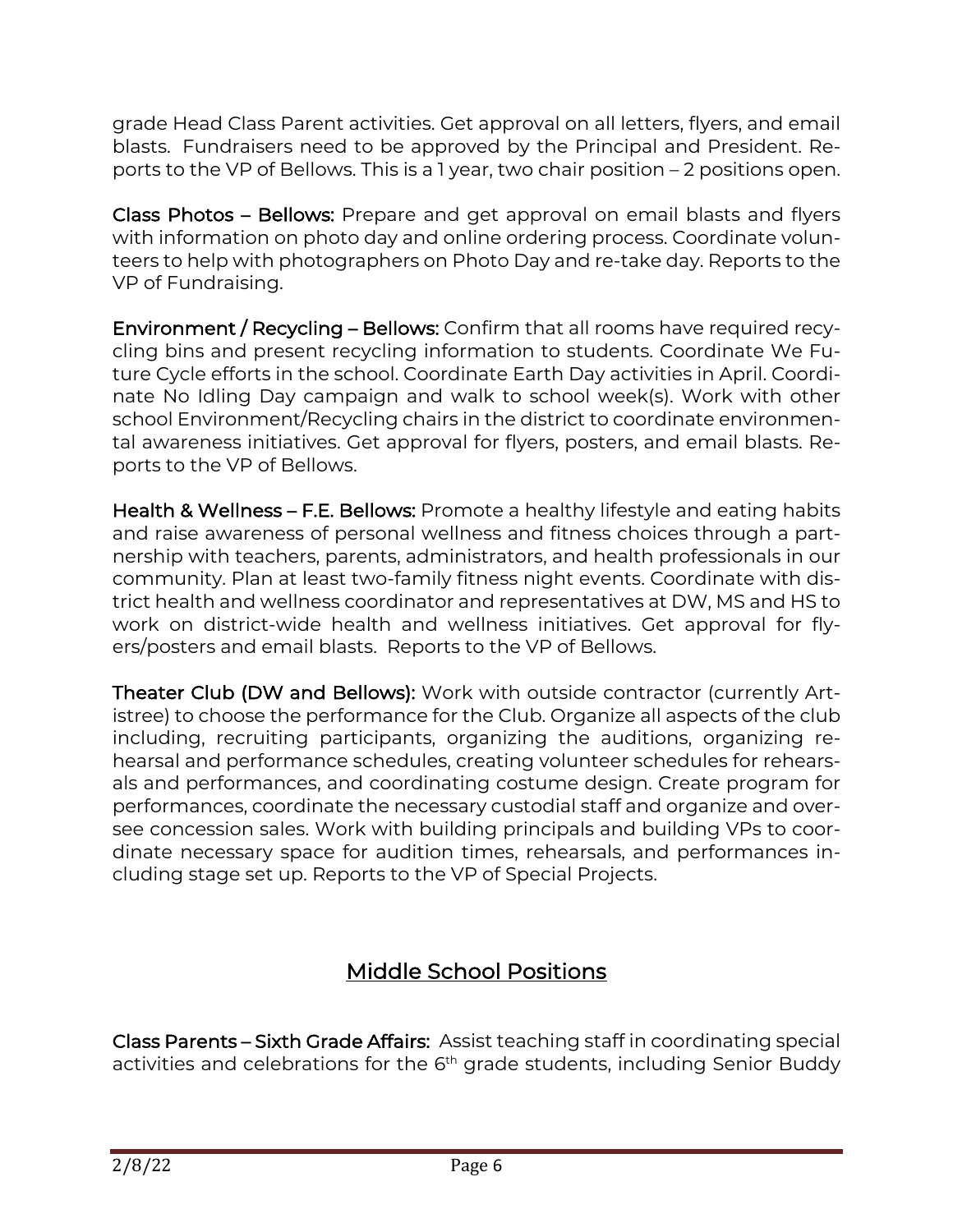Day, Ancient Civilization Thanksgiving Feast, Middle School Halloween Spooktacular, Middle School Activity Night,Pi Day and Finals Breakfast. Provide refreshments, organize set-up and recruit volunteers, as needed. Coordinate and work with the Seventh and Eighth Grade Affairs Teams. Get approval on all letters, flyers, and email blasts. Reports to the VP of the Middle School. This is a 1 year, two chair position – 2 positions open.

Class Parents – Seventh Grade Affairs: Organize and run age-appropriate events for Middle School students including the Middle School Halloween Spooktacular in October and the Middle School Activity Night in January (in conjunction with the Rye YMCA.) Coordinate and work with the Sixth and Eighth Grade Affairs Teams. Get approval on all letters, flyers, and email blasts. Reports to the VP of the Middle School. This is a 1 year, two chair position  $-2$ positions open.

Class Parents – Eighth Grade Affairs: Organize and run age-appropriate events for Middle School students including the Halloween Spooktacular in October, Middle School Night Out in January (in conjunction with the Rye YMCA) and the Eighth Grade Dance. Coordinate and work with the Sixth and Seventh Grade Affairs Teams. Get approval on all letters, flyers, and email blasts. Reports to the VP of the Middle School. This is a 1 year, two chair position – 2 positions open.

Class Photos – Middle School: Prepare and get approval on email blasts and flyers with information on photo day and online ordering process. Coordinate volunteers to help with photographers on Photo Day and re-take day. Reports to the VP of Fundraising.

Health & Wellness – MS: Promote health and wellness in partnership with teachers, parents, administrators and health and counseling professionals in our school. Collaborate with the principal, Athletic Director, and counseling department to disseminate wellness information to students (such as homeroom announcements or guest speakers) as they relate to the developmental needs of middle school students. This encompasses both physical and mental wellness. Get approval for flyers and email blasts. Coordinate with the MS Health & Wellness chair. Reports to the VP of MS.

## High School Positions

High School Spirit / Senior Send-Off: Promote school spirit in the High School by creating fun events for the students to come together. Creative thinking a